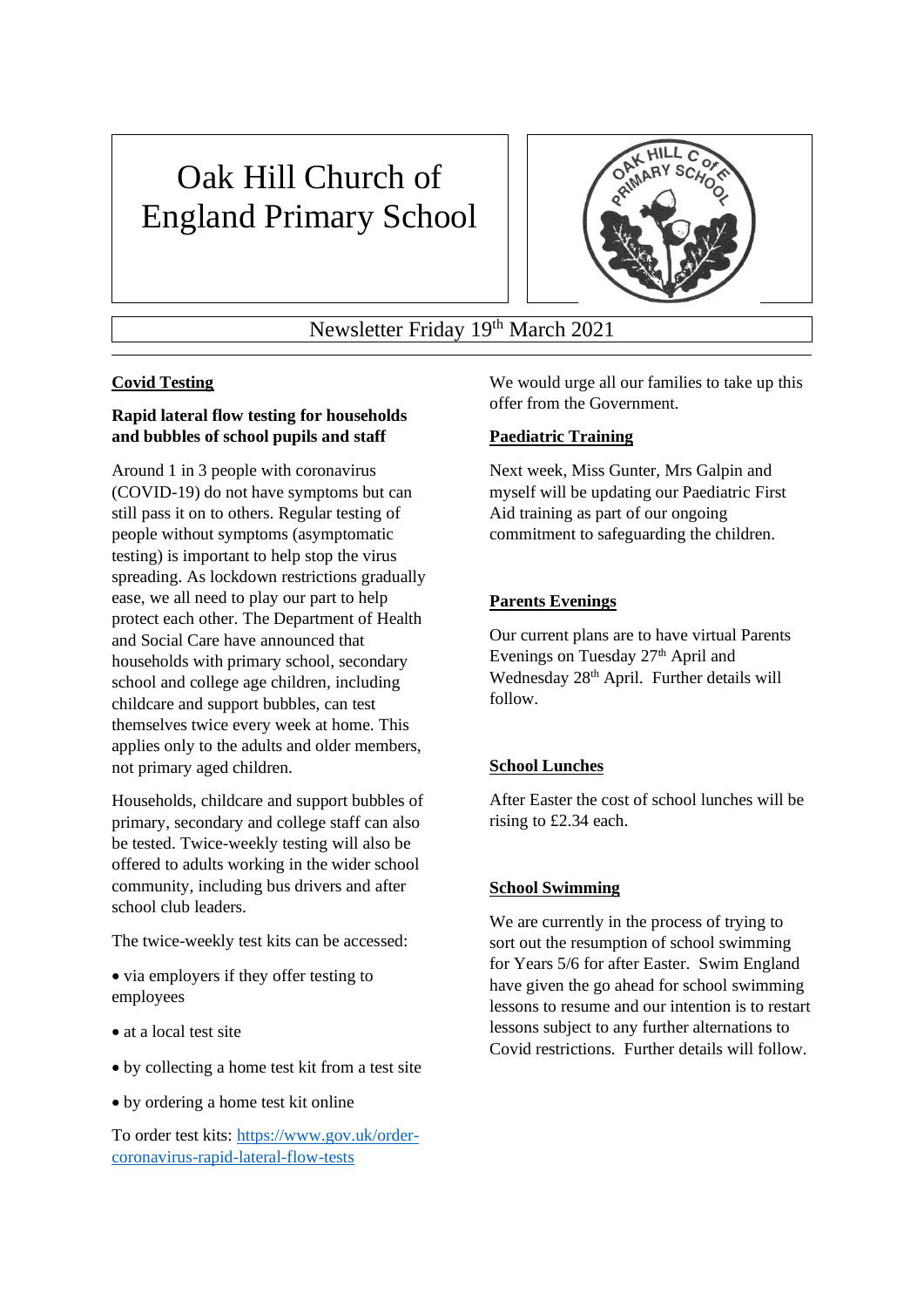### **Job Vacancy**

# **OAK HILL C. OF E. PRIMARY SCHOOL**

#### **(Alderton base)**

**Lunchtime Supervisor**

**Grade 2 Point 2 - Point 3 (£17,711 to £18,065 pro rata)** 

#### **1 hr 15 mins per day**

We are looking for a lunchtime supervisor to join our existing team at Alderton on Thursdays and Fridays.

Please telephone the school office 01242 620448 for further information.

Please pass this on to anyone that you think may be interested. Your support is really appreciated.

#### **Comic Relief**

On Friday the children took part in a nonuniform day to support Comic Relief. A fine selection of noses in Hawthorn Class.



#### **Wildlife Camera at Dumbleton**

The staff at Dumbleton started chatting with the next-door neighbours after school this week, and the family mentioned that they had found a badger set in their garden. So Miss Tarling asked them if they would mind setting up the wildlife camera and lots of fantastic wildlife was captured, including an amazing video of a hare digging in the soil, a cat

chasing a mouse and some badgers walking past! Thank you to the Kennedy family for putting the camera in their garden.





# **Church Service in Alderton**

Topic: Morning Prayer for Lent

Time: 10:00 AM London

Join Zoom Meeting for Morning Prayer on Sunday

[https://us04web.zoom.us/j/79812573605?pwd](https://us04web.zoom.us/j/79812573605?pwd=V0w2MEhPcDZYQTJpajR1bm90dmUzUT09) [=V0w2MEhPcDZYQTJpajR1bm90dmUzUT0](https://us04web.zoom.us/j/79812573605?pwd=V0w2MEhPcDZYQTJpajR1bm90dmUzUT09) [9](https://us04web.zoom.us/j/79812573605?pwd=V0w2MEhPcDZYQTJpajR1bm90dmUzUT09)

Meeting ID: 798 1257 3605

Passcode: EJ8WjH

It is planned to celebrate Easter Day in all four churches – adhering to Covid regulations. Further details to follow.

- 9.00am Great Washbourne
- 9.00am Wormington
- 9.30am Alderton
- 11.15am Dumbleton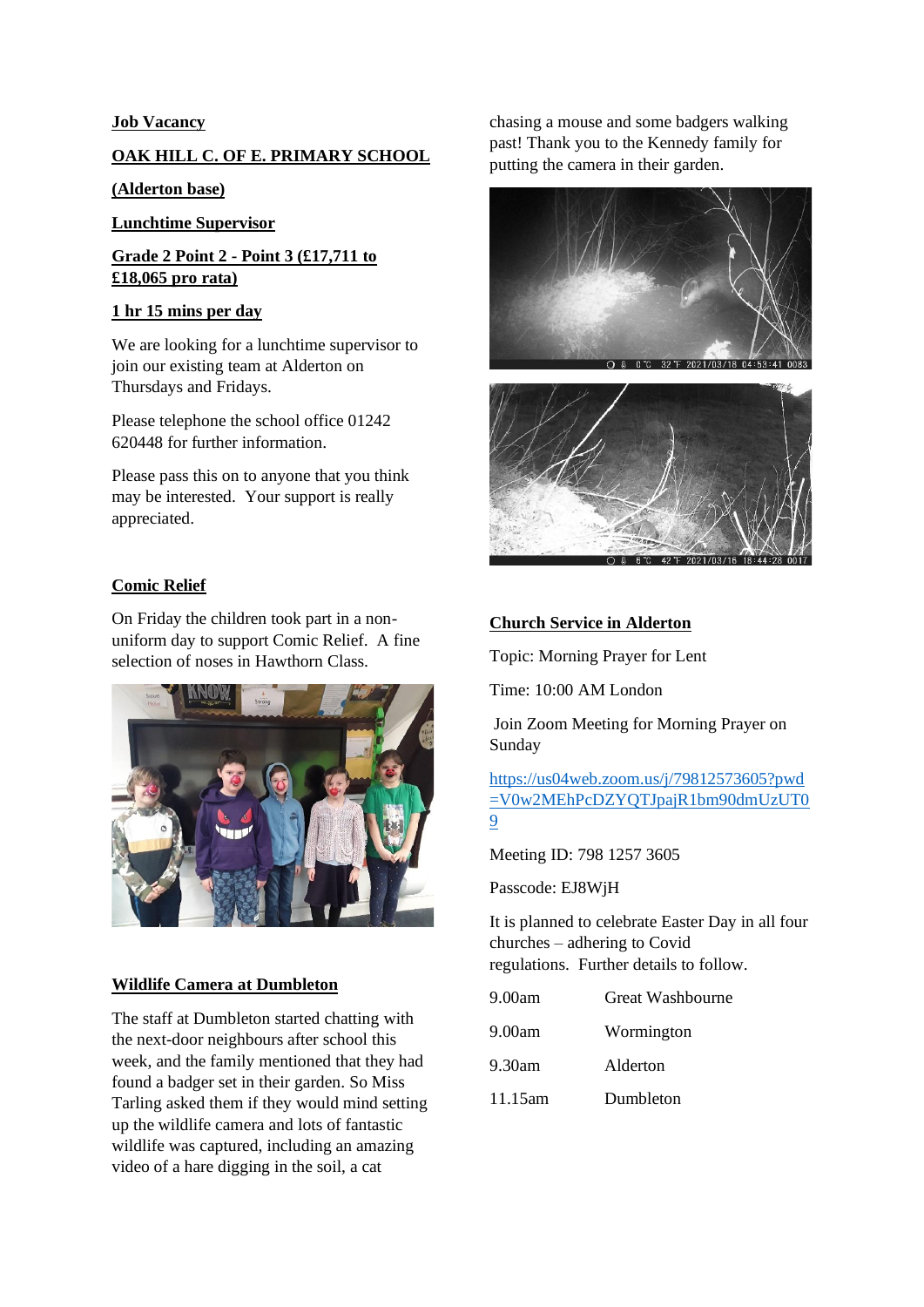#### **Maple Class**

This week, Maple Class have been learning all about money! We set up a vegetable shop and have been using real coins to buy the vegetables, write receipts and give change. In English, we continued with our work on the Enormous Turnip and have learned the story by heart, so we have been able to act it out with character masks on. The children have been busy outside all week, planting up all the seeds we purchased with the Greenfield's Trust funding and exploring what plants need to grow. We also tasted some delicious hot cross buns in our RE lesson this week, as we continued our work on Easter!





#### **Willow Class**

This week in Willow Class we have been very busy! In Maths, we have begun a new unit on fractions and have been exploring halving. In English, we have finished our unit on discussion and the children did a fantastic job at writing up their own discussions on whether animals should be kept in zoos. They included an introduction, arguments for, arguments against and a conclusion where they shared their own opinion! In RE, we are continuing to learn about the special Easter stories and this week we have focused on the story of Good Friday. We talked about why the cross is such an important symbol to Christians and thought of words to describe Jesus. In topic lessons we have been investigating the similarities and differences of seasides in the past. We found out about bathing machines, Punch and Judy and what Victorians used to wear to the seaside! In Art this term, we are going to be using a range of materials to design and make products and this week we began with using clay to sculpt a natural object.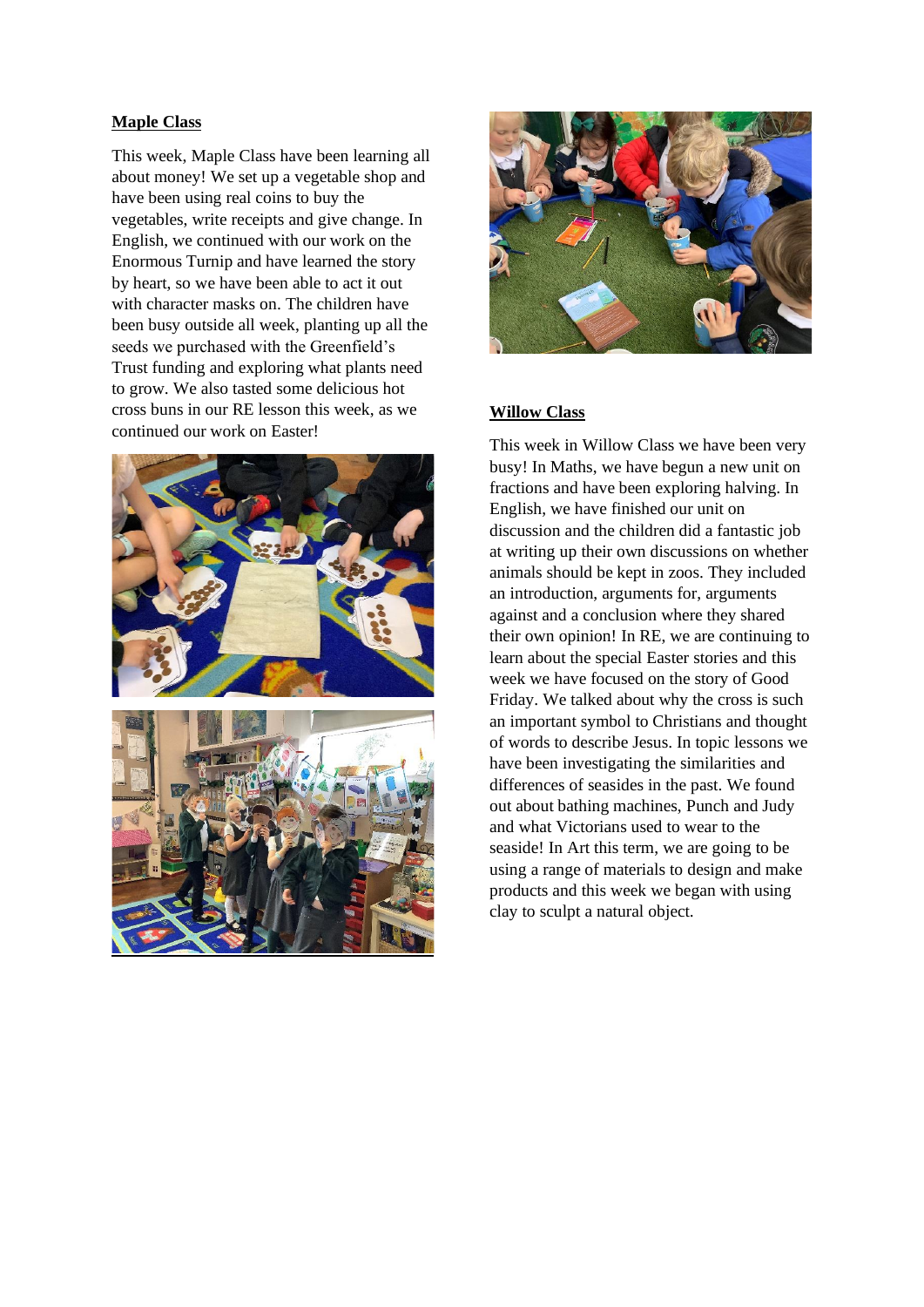



#### **Hawthorn Class**

In English this week, the children have been writing instructions on how to tame and train a Dragon. They have done a fantastic job creating detailed and precise instructions. Should we ever come across a dragon we know exactly what to do now!

In Maths, the children are continuing to explore fractions and decimals. We have been focusing on our reasoning skills this week, understanding how to 'Prove it', when explaining their answers.

In Science, we looked at condensation and melting. The children are developing a very good understanding of changing states and how to identify it in the real world! During art, the children created pointillism style paintings of the Eiffel Tower and we have been locating capital cities of European countries. In PHSCE, the children were working as a team and understanding how to collaborate even when we have very different opinions!



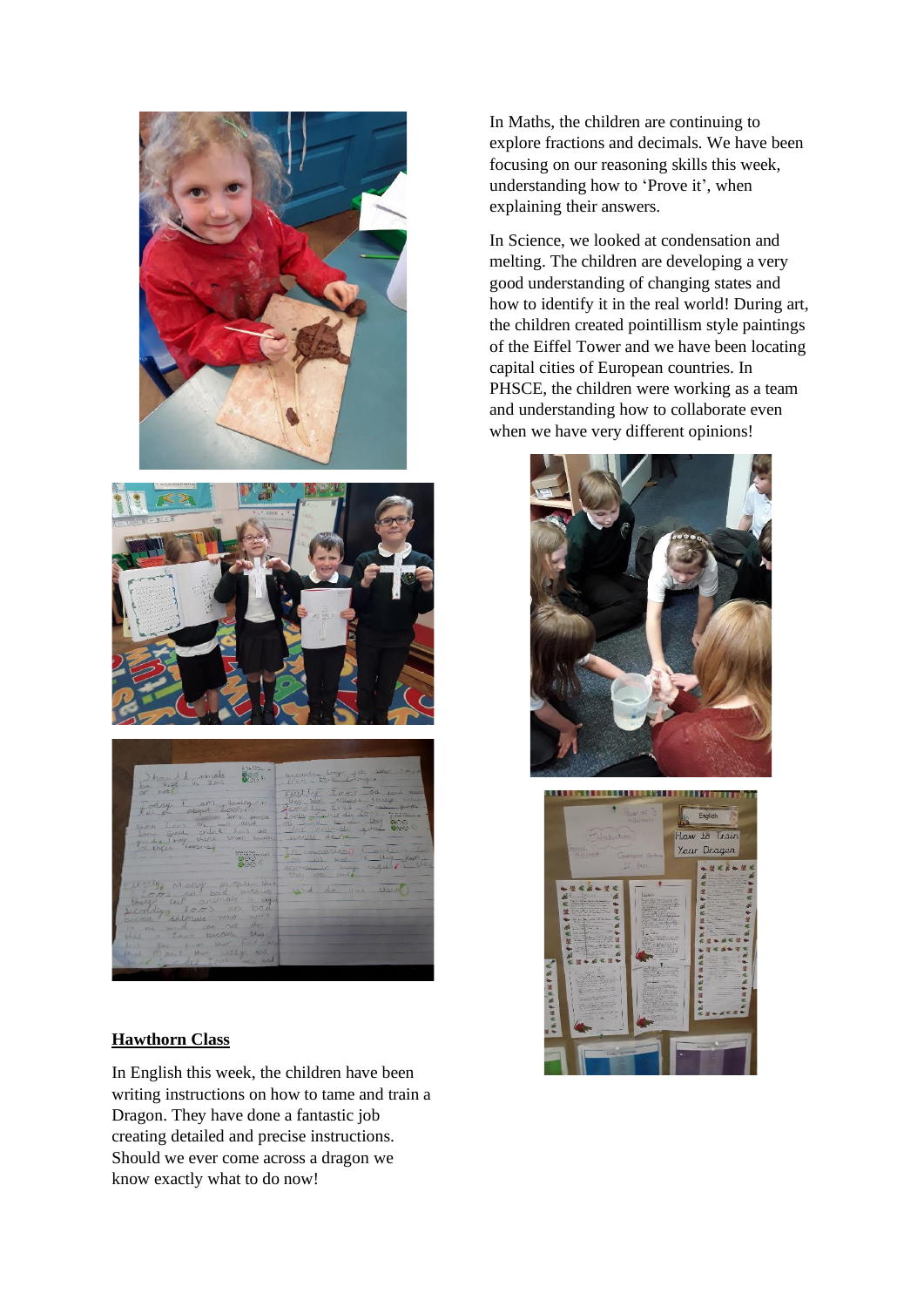

# **Juniper Class**

The children have had another great week back in school. In English we have been studying a variety of Michael Rosen poetry and we have created our own poems about what makes them happy based on Michael Rosen's poems. In maths Year 6's have been learning about volume of 3-D shapes, whilst the Year 5's have been focusing on unit conversion.

This week the children really enjoyed learning more about the different aspects of the rainforest and started a research project around their topic. We have also been learning about habitats of plants and animals in science and

will be moving onto recapping different parts of a flower.

In PE the children got the chance to use the playfield to practice and develop their rugby skills during their second Project Touchline session. They also had another netball session where they focused on shooting and passing skills which all of the children enjoyed.

# **Stars of the Week**

# **Maple Class:**

Value: Ollie, for super perseverance in all of his work.

Lila, for fantastic retelling of the story, remembering all of the details.

# **Willow Class:**

Value - Jack - For always be respectful and having good manners.

Edward - Working so hard to improve your handwriting and keeping your work neat

# **Hawthorn Class:**

Value - Alana for recognising how humility can help us work better as a team.

Harry E. For a wonderfully written set of instructions.

# **Juniper Class:**

Finn - continuing to work hard in English and creating a funny poem inspired by Michael Rosen.

Value - perseverance - Aiden - for working really hard to create a positive poem.